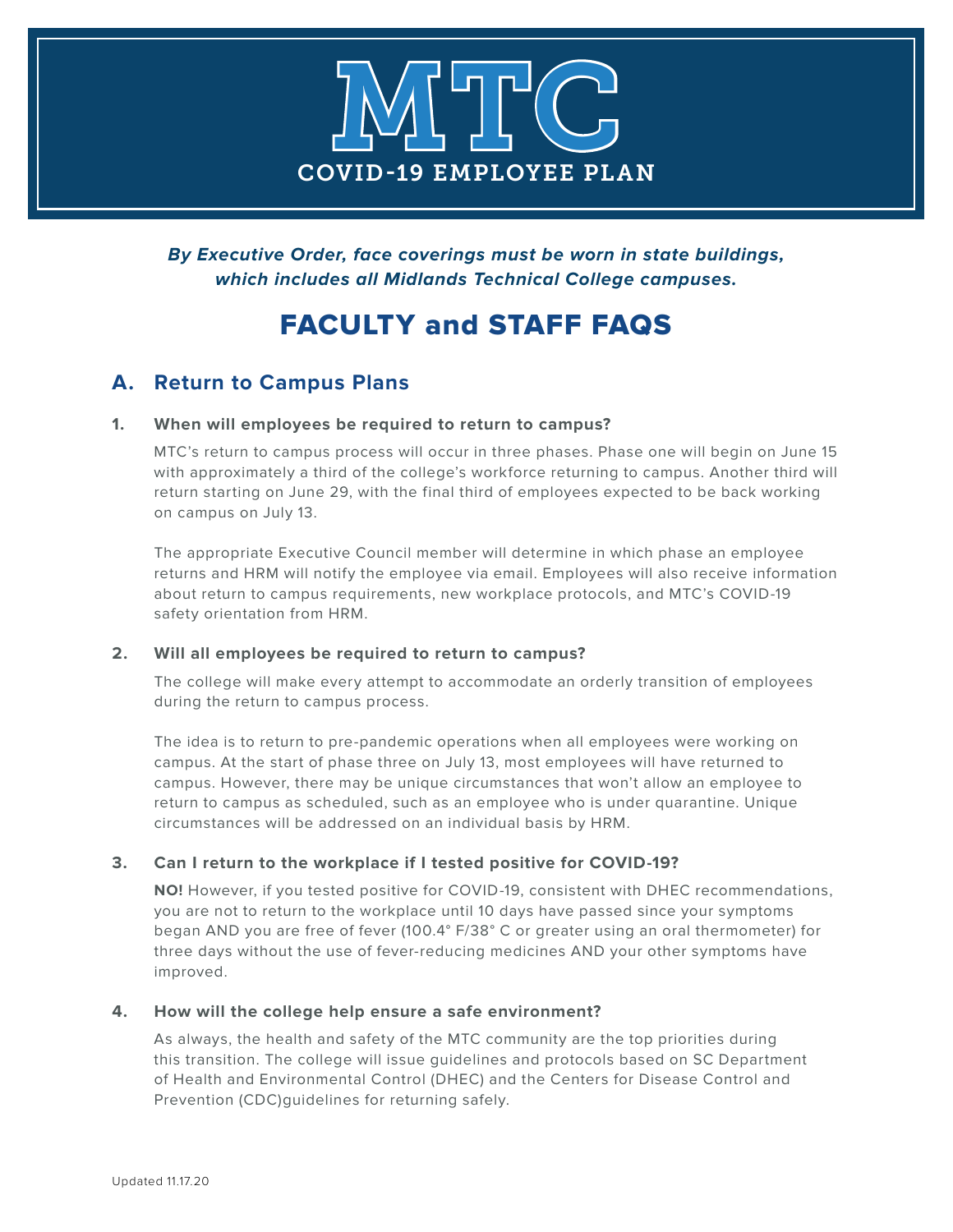# COVID-19 EMPLOYEE PLAN MTTC

 Faculty, staff, and students are required to obtain and wear face coverings. If you don't have a face covering, the Centers for Disease Control and Prevention (CDC) has an instructional video titled, [How to Make Your Own Face Covering](https://www.cdc.gov/coronavirus/2019-ncov/prevent-getting-sick/cloth-face-cover.html).

Additionally, the following precautions are being put in place:

- Prior to returning to campus, employees are required to complete a COVID-19 safety orientation
- Employees are required to complete a COVID-19 health inquiry form
- Modifications, where appropriate, have been made to the workspace to ensure social distancing
- Plexiglas shields are being installed where appropriate
- There will be increased availability of hand sanitizing stations
- E xposures will be managed according to DHEC and CDC recommendations and the MTC exposure protocol
- Cleaning of facilities and equipment will occur much more frequently
- Sanitizing wipes will be available for cleaning high-touch spaces
- Employees and students are expected to adhere to CDC and DHEC safety recommendations
- New educational and warning signage will be in place throughout the college's campuses and facilities
- Individual employee circumstances and concerns will be addressed by HR, and students' circumstances and concerns will be addressed by SDS

## **5. How do we maintain social distancing?**

 **Everyone must take responsibility for maintaining social distancing!** The college is developing a comprehensive training plan for faculty, staff and students on social distancing. The college will use signage and communication campaigns to remind everyone of their responsibility to maintain social distances. Where appropriate, hallways, seating and common areas will be marked to ensure traffic flow is in compliance with social distancing recommendations. Capacity of classrooms, waiting areas, offices and other facilities will be appropriately adjusted to make social distancing possible in those spaces.

## **6. How will we get updates? Is there a number to call regarding virus-related issues with referrals if individual attention is needed?**

 Emailed updates will arrive to your MTC email from [reopeningmtc@midlandstech.edu](mailto:reopeningmtc%40midlandstech.edu?subject=) as well as [hradmin@midlandstech.edu](mailto:hradmin%40midlandstech.edu?subject=). Additionally, the college will post frequent updates on the website [www.MIDLANDSTECH.EDU/welcomeback](http://www.MIDLANDSTECH.EDU/welcomeback). Employees may contact HRM at 803.822.3500 for virus-related questions.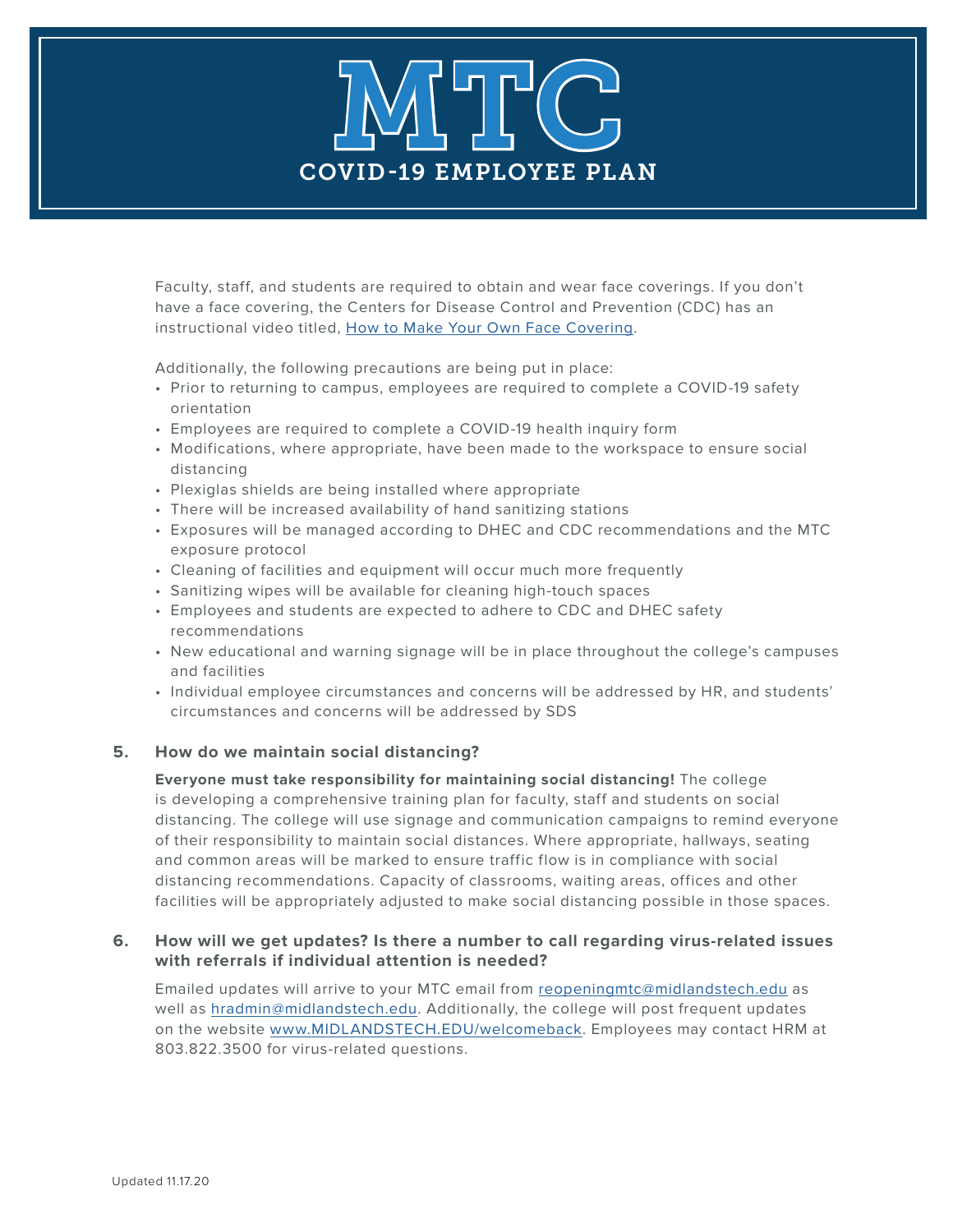

#### **7. What will the Fall semester be like?**

 We are looking forward to welcoming students back on campus in the fall with a return to the college's wide range of class delivery formats. Those who prefer face-to-face classes will have plenty of courses to choose from, and those who are more comfortable with online (asynchronous), virtual (synchronous), and hybrid formats will also have more options than in the past. We want to give students options whenever possible. In the summer, we provided a Google spreadsheet sharing how courses would be delivered. For fall, we are making adjustments directly in Colleague, so the student can see how a class will be delivered when they [use the Course Search](https://mtconline.midlandstech.edu/mtcacsearch/coursesearch) or when they view class availability in Student Planning.

## **8. What circumstances would cause the college to revert to alternative delivery?**

 The circumstances that will cause the college to return to alternative delivery of teaching and learning include, but are not limited to, orders by federal, state, or local officials to cease operating in the on-campus mode. Also, the MTC Commission and/or administration may decide that due to the evolving COVID-19 environment it is in the best interest of students, faculty and staff to return to an alternative delivery of teaching and learning.

## **B. Workforce Management**

## **1. Can I refuse to come to work out of fear of contracting COVID-19?**

 Under Section 13(a) of the Occupational Safety and Health Act (OSHA), you can only refuse to come to work if you believe you are in imminent danger. However, imminent danger is defined very narrowly.

 Employees who have concerns about returning to campus as scheduled due to an underlying health condition that places them at higher risk for severe illness, those who are pregnant, and those who are otherwise unable to return to campus will have an opportunity to notify his/her supervisor and HRM by completing an *Inability to Return to Campus* form available in the COVID-19 Safety Orientation. HRM will work with these employees on an individual basis to address their unique situations and concerns.

 Subject to approval, use of annual leave or other appropriate form of accrued paid time off is an option.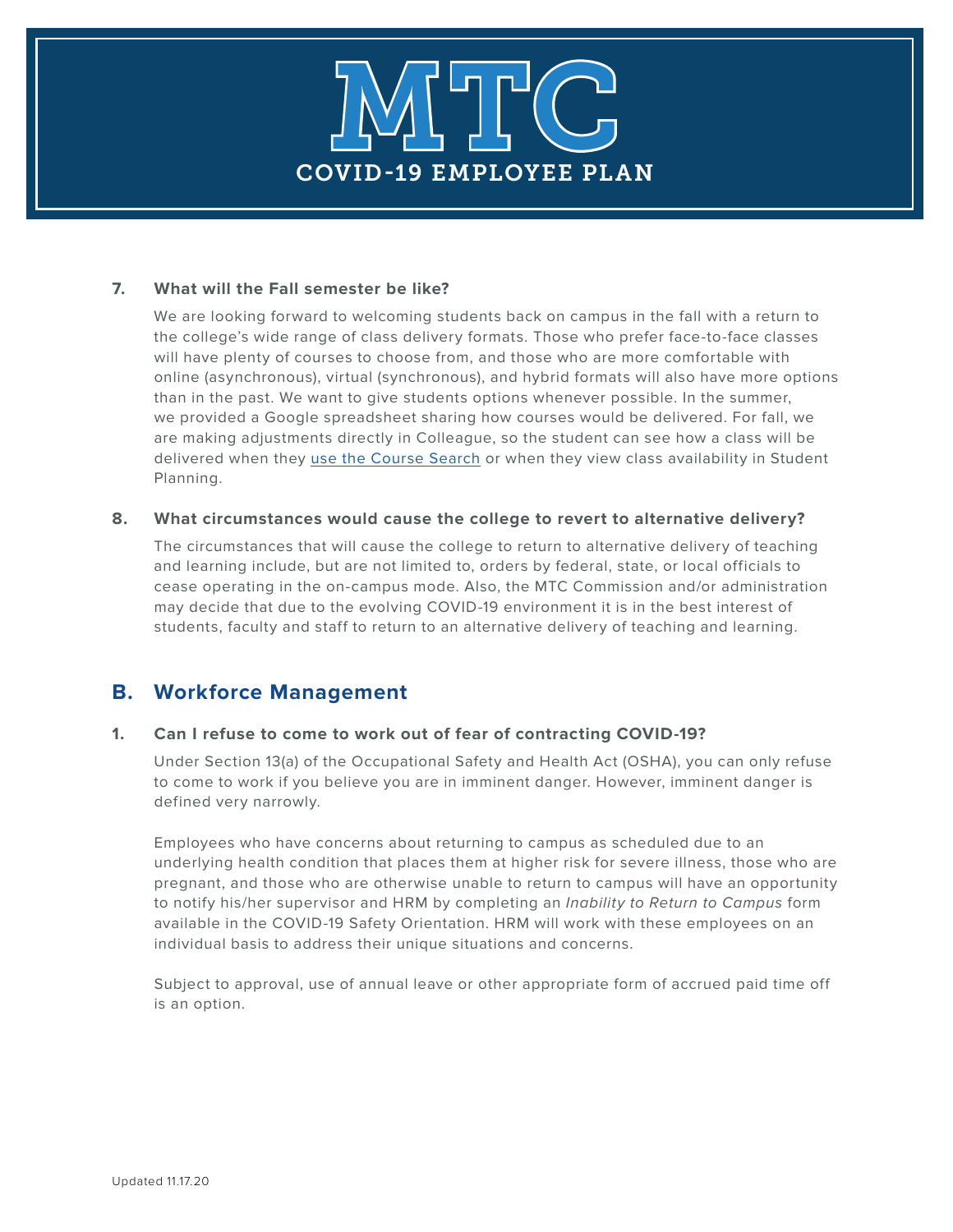# COVID-19 EMPLOYEE PLAN MTTC

## **2. I have been affected by school closures due to COVID-19 and need to be available for my school-aged children. Am I eligible to continue to telecommute?**

During the COVID-19 pandemic, provisions to extend telecommuting flexibilities more broadly to accommodate employees who have been affected by school closures were put in place. If you are not eligible to continue telecommuting, you may be eligible for expanded FMLA leave under the provisions of the Families First Coronavirus Response Act (FFCRA) (see Q & A – FFCRA) or contact HRM at 803.822.3500.

## **3. I have been advised by a health care provider to self-quarantine due to concerns related to COVID-19. What options are available to me?**

 If telecommuting is not available, you may be eligible for Emergency Paid Sick Leave. Contact HRM at 803.822.3500.

## **4. Does the Family and Medical Leave Act (FMLA) apply to COVID-19?**

 Yes. If an employee or a qualifying family member contracts COVID-19, it constitutes a "serious health condition" under the FMLA and a resulting leave of absence may be FMLA qualifying if the employee meets the other requirements to be covered by the FMLA. However, the FMLA generally does not cover staying home to avoid becoming sick.

## **5. Can I continue to telecommute rather than return to campus to work?**

The plan is to return to pre-pandemic operations when all employees were working on campus. MTC's broad use of telecommuting was in direct response to the pandemic.

 Plus, faculty and staff are needed on campus so that we can test our systems before students return in a large way. We need to see if our restrooms, traffic flows, breakrooms, etc., can handle the number of people on campus before we add students to the mix.

 However, under the provisions of MTC Procedure 2.1.15: Telecommuting, you may submit a request to continue telecommuting. Participation in telecommuting is not an employee right or benefit and may be discontinued at any time. Denial or termination of a telecommuting arrangement is not subject to the employee grievance process.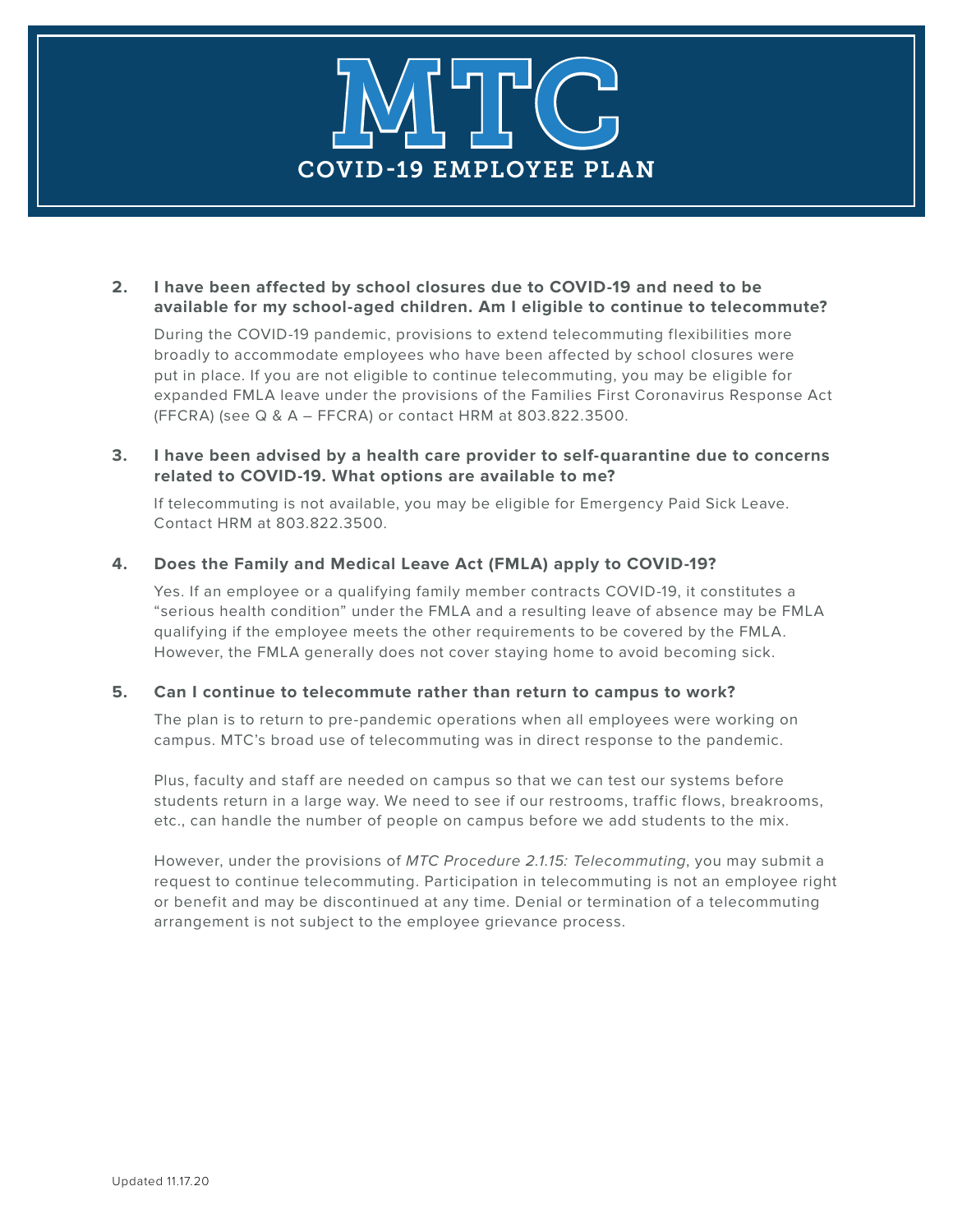# COVID-19 EMPLOYEE PLAN MTTC

## **C. COVID-19 Disease**

## **1. When will employees be required to return to campus?**

 If you are sick, **DO NOT REPORT TO THE WORKPLACE**. Adhere to the Centers for Disease Control and Prevention's (CDC) [If You are Sick guidelines,](https://www.cdc.gov/coronavirus/2019-ncov/if-you-are-sick/steps-when-sick.html) and contact MTC Human Resources Management (HRM) at **803.822.3500**. The SC Department of Health and Environmental Control (DHEC) recommends that you call your health care provider if you have fever, cough, or shortness of breath. For a free online health assessment, please see [DHEC's listing of telehealth virtual care providers](https://www.scdhec.gov/infectious-diseases/viruses/coronavirus-disease-2019-covid-19/telehealth-virtual-care-providers-covid-19) in South Carolina. DHEC also offers a [14-day Symptom Monitoring Worksheet.](https://www.scdhec.gov/sites/default/files/media/document/Information_and_14-day_Monitoring_Sheet.pdf)

## **2. Why do I need to contact HRM if I am sick with COVID-19 symptoms?**

 Per MTC procedure 7.8.3, Infectious Diseases, you are required to report infection with an infectious disease to HRM so that proper arrangements can be made to stop any spread of the infectious disease, manage leave and benefits, and other job-related issues.

## **3. If I became sick, will my privacy be protected?**

 Yes, MTC will protect your privacy to the fullest extent possible, and your identity will not be disclosed. Confidentiality will be maintained as required by federal and state law, including but not limited to HIPAA, the FMLA, and the Americans with Disabilities Act (ADA).

## **4. I have questions about COVID-19 terms and recommendations. Where can I find answers?**

 [DHEC's Frequently Asked Questions \(COVID-19\)](https://www.scdhec.gov/infectious-diseases/viruses/coronavirus-disease-2019-covid-19/frequently-asked-questions-covid-19) defines terms such as Social Distancing, Quarantine, and Close Contact. You will also learn how one should respond to potential and actual COVID-19 exposures and find other important related information of interest at [DHEC's Frequently Asked Questions \(COVID-19\).](https://www.scdhec.gov/infectious-diseases/viruses/coronavirus-disease-2019-covid-19/frequently-asked-questions-covid-19)

## **5. If within the past 14-days I have been in close contact (within six feet for ten minutes or more) of someone who has tested positive or is presumptive positive for COVID-19, what should I do if I am expected to return to the workplace?**

 Do not return to the MTC workplace. Notify HRM at 803.822.3500 prior to your expected return date. Per the guidance provided at [DHEC's Frequently Asked Questions \(COVID-19\),](https://www.scdhec.gov/infectious-diseases/viruses/coronavirus-disease-2019-covid-19/frequently-asked-questions-covid-19) if you are a close contact to a person with COVID-19, it is recommended that you selfquarantine and stay away from other people as much as possible for 14 days from the last date of exposure.

## **6. My coworker is exhibiting symptoms of COVID-19. What should I do?**

 If your coworker is showing [symptoms of COVID-19](https://www.cdc.gov/coronavirus/2019-ncov/downloads/2019-ncov-factsheet.pdf), immediately contact HRM at 803.822.3500 and ensure you maintain your social distance from the employee. You should not discuss your observations with anyone else.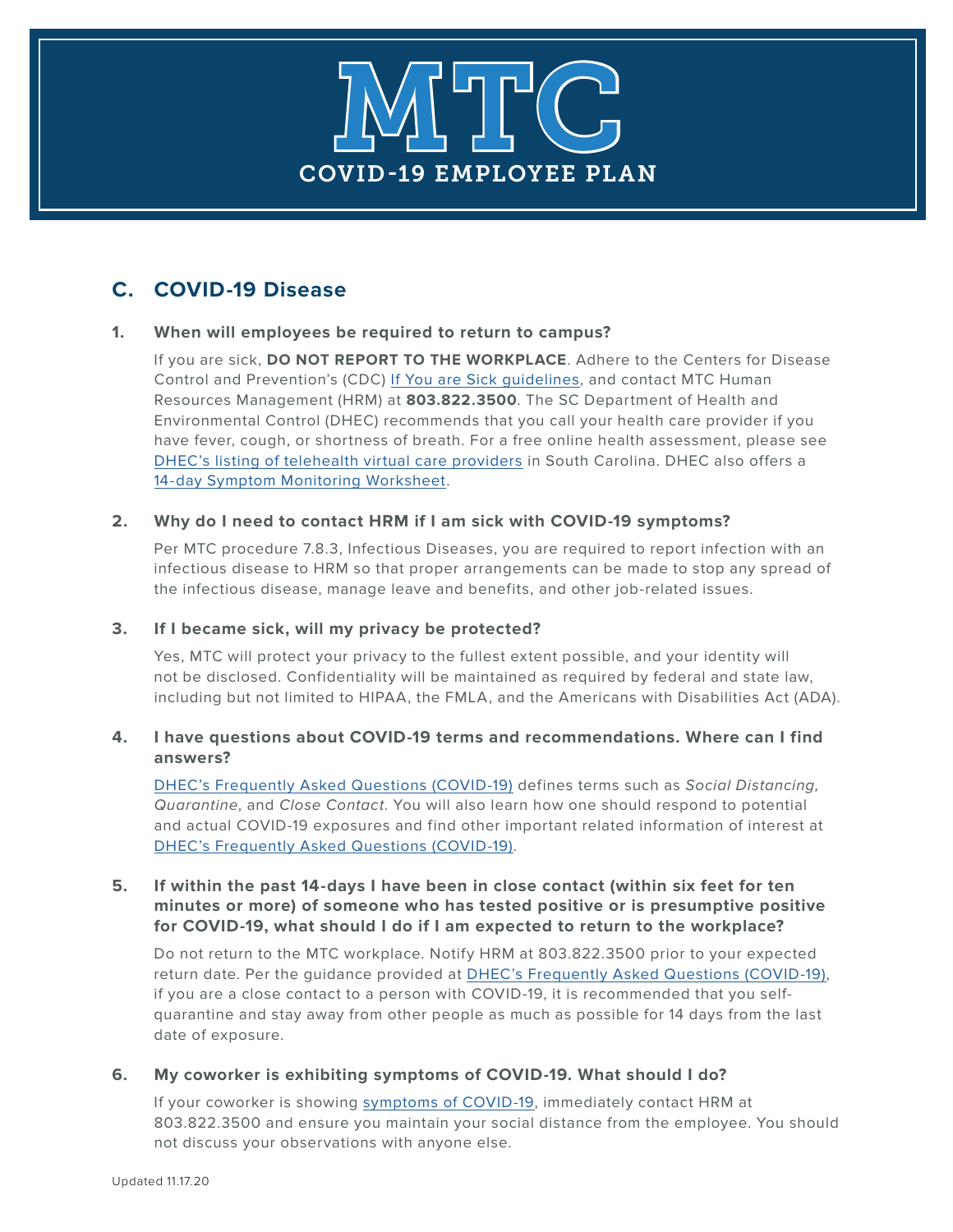

## **7. Who is at higher risk for serious illness from COVID-19?**

 Currently, the CDC identifies [those at higher risk for severe illness](https://www.cdc.gov/coronavirus/2019-ncov/need-extra-precautions/people-at-higher-risk.html) from COVID-19 as people aged 65 years and older and people who live in a nursing home or long-term care facility. Also at higher risk are people of all ages with underlying medical conditions particularly if not well controlled. Those conditions include: chronic lung disease or moderate to severe asthma, serious heart conditions, immunocompromised, severe obesity, diabetes, chronic kidney disease undergoing dialysis, and liver disease.

## **8. I have heard that some impacted by COVID-19 are quarantined and others are isolated. What's the difference?**

 Both quarantine and isolation are measures purposed to protect public health. This [SC](https://www.scdhec.gov/sites/default/files/Library/CR-012593.pdf) [DHEC poster](https://www.scdhec.gov/sites/default/files/Library/CR-012593.pdf) explains the difference.

## **9. As an employee of MTC, how should I expect MTC to respond to an employee's potential or actual COVID-19 exposure?**

MTC's response will be prompt and aligned with SC DHEC and CDC guidelines.

## **10. How can I protect myself and my family from the COVID-19 disease?**

The CDC provides [prevention tips,](https://www.cdc.gov/coronavirus/2019-ncov/prepare/prevention.html) including a video on proper hand washing techniques.

## **11. I'm still concerned about the spread of COVID-19. How should I prepare for it?**

You can prepare for the spread of COVID-19 by complying with the recommendations found on DHEC's poster, [Preparing for the Spread of COVID-19](https://www.scdhec.gov/sites/default/files/Library/CR-012590.pdf).

## **12. What are the current travel restrictions?**

 Please refer to the CDC's [domestic travel advisory](https://www.cdc.gov/coronavirus/2019-ncov/travelers/travel-in-the-us.html) and their [Travel: Frequently Asked](https://www.cdc.gov/coronavirus/2019-ncov/travelers/faqs.html) [Questions and Answers](https://www.cdc.gov/coronavirus/2019-ncov/travelers/faqs.html) for current travel guidelines.

## **13. In addition to the MTC website, how else can I stay abreast of current COVID-19 information, statistics, and events?**

Additional COVID-19 sources of information are:

- [SC Department of Health and Environmental Control \(DHEC](https://www.scdhec.gov/infectious-diseases/viruses/coronavirus-disease-2019-covid-19))
- [DHEC News Releases, Information, and Videos \(COVID-19\)](https://www.scdhec.gov/infectious-diseases/viruses/coronavirus-disease-2019-covid-19/dhec-news-releases-videos-2019-ncov)
- [Centers for Disease Control and Prevention \(CDC\)](https://www.cdc.gov/coronavirus/2019-ncov/index.html)
- [World Health Organization](https://www.who.int/emergencies/diseases/novel-coronavirus-2019)